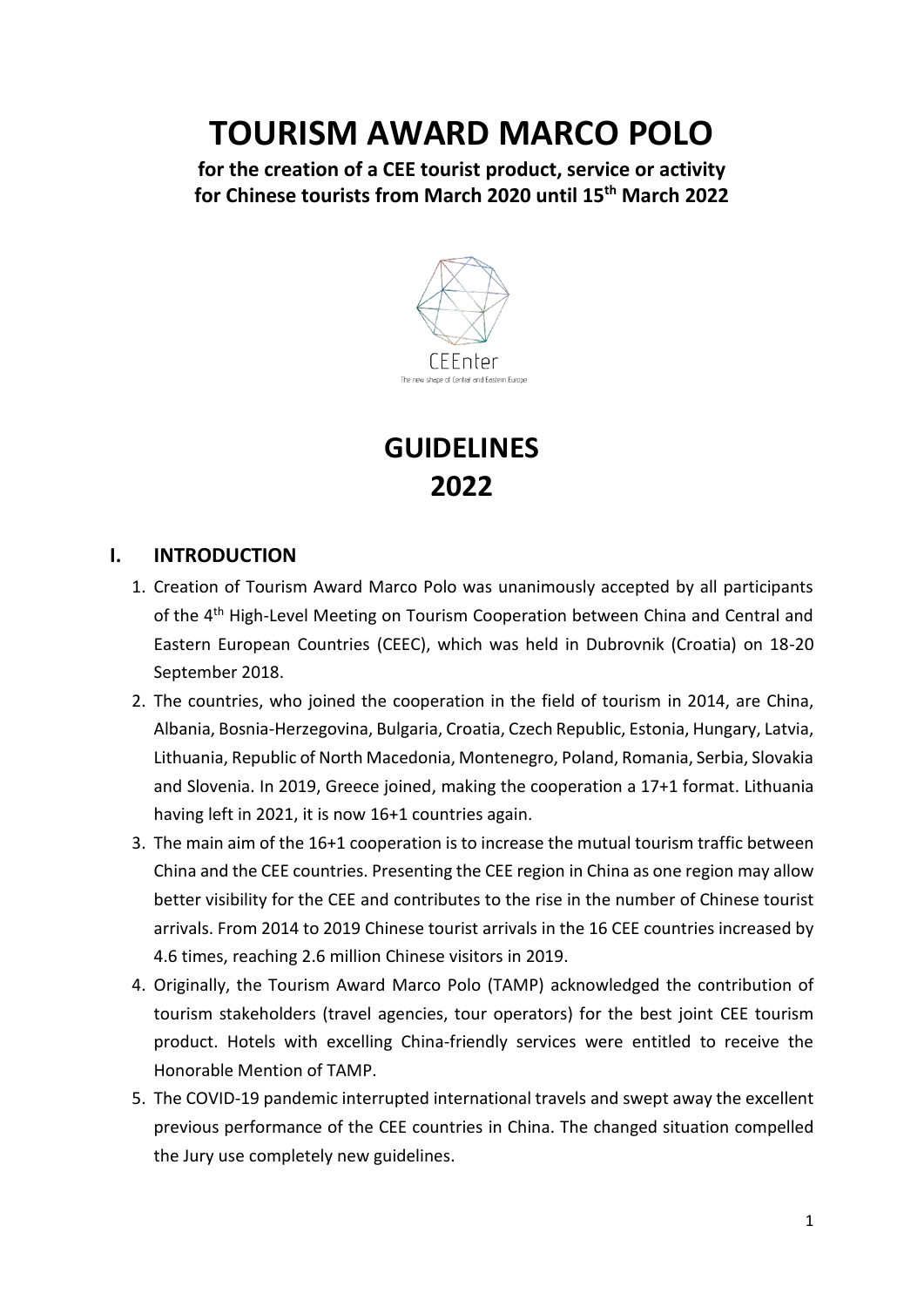In 2022, the Jury welcomes the application of national and regional tourism organizations, travel agencies, tour operators and hotels who have introduced (1) **innovative activities that they started during the COVID-19 pandemic in order to retain the interest of Chinese travelers in the CEE region and/or (2) any new product or service that has been created to attract the attention of post-COVID Chinese travelers**. The application must reflect that the business entity studies the emerging new trends in China and should target those segments of Chinese travelers whose interest matches the sophisticated supply of the CEE countries. **The Jury seeks creative and innovative ideas** that helped to overcome the serious cause of the pandemic and turn the negative effects into something **new, unique and promising**.

# **In 2022 the Jury will reward ALL entities that meet the above expectations and excel in one of the following areas:**

- **Sustainability**
- Digital marketing
- Use of social media
- Post-COVID safety and extra health regulations
- Deeper Chinese visits (longer stays in one CEE country, at *fewer* destinations, environmentally friendly travels during the holiday, active holidays, slow tourism and getting to know a place(s) in detail)
- Combination of the local character of a destination with emerging new demands in China. Addressing the high-end Chinese traveler
- Other innovation that helped survive the pandemic and prepare for the post-COVID era

The Jury will keep an open mind while reading the applications and will award and acknowledge ALL applicants that have creative ideas and solutions, which show motivation to overcome this difficult period in tourism.

6. Located in Budapest (Hungary) the China - Central and Eastern European Countries' Tourism Coordination Center (further referred to as TCC) will act as a coordinating body.

# **II. CATEGORIES of AWARDEES**

The goal of the renewed TAMP is unchanged, only the focus is different: we search for entities that successfully targeted preparation for the restart of China-CEE travels or used innovative ideas during the pandemic.

The new categories will reflect the new situation. The new categories are:

- Excelling National and Regional Tourism Organization
- Excelling Travel Agencies and Tour Operators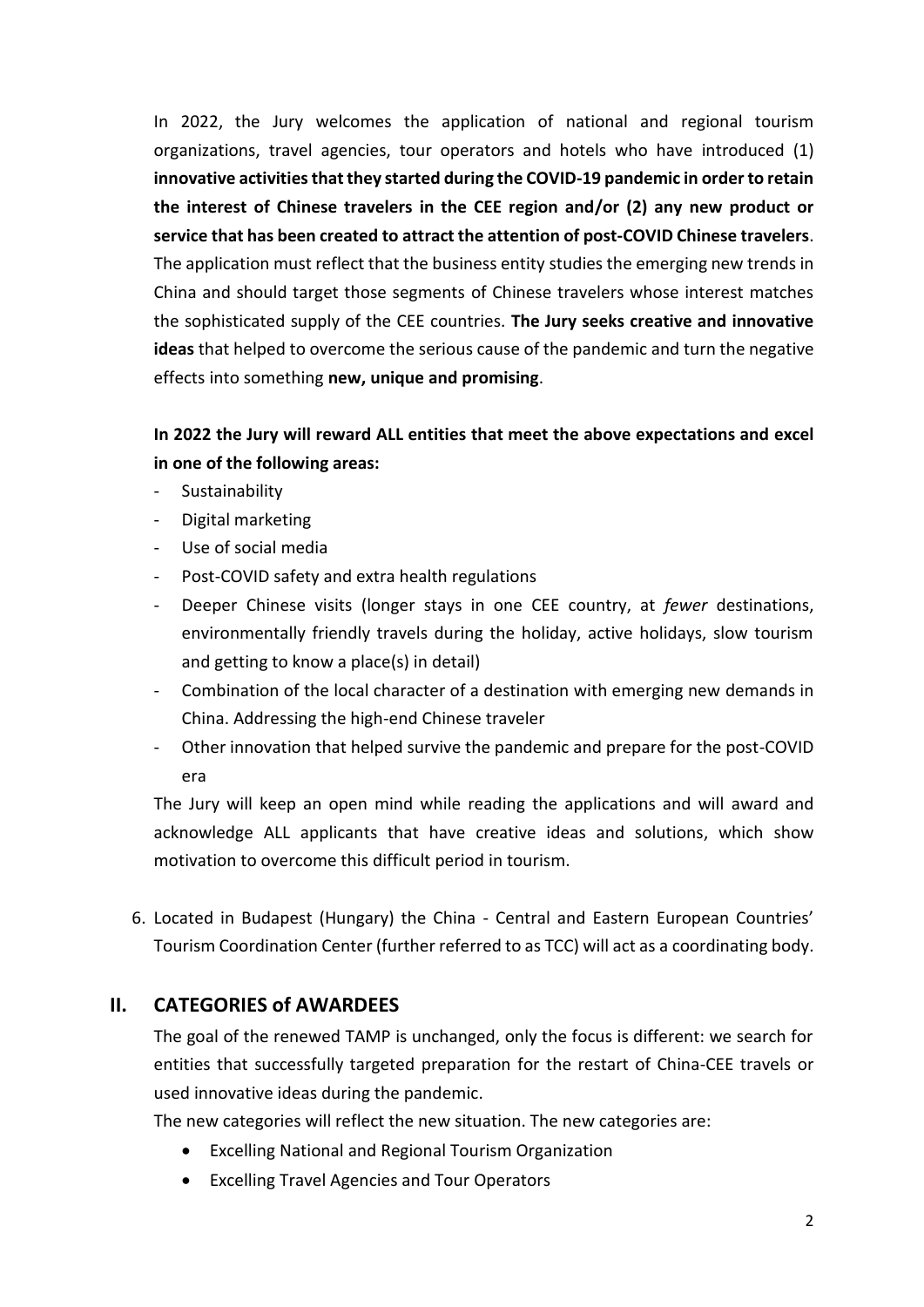• Excelling Hotels

#### **III. CRITERIA**

- 1. The Tourism Award Marco Polo 2022 recognizes significant contribution of tourism initiatives leading towards the increasing popularity of the CEE countries in the Chinese tourism market in an innovative way adapted to the changed conditions.
- 2. The detailed criteria are listed in the document "Eligibility and Evaluation Criteria".

# **IV. LANGUAGE**

- 1. English is the working language of the Tourism Award Marco Polo, therefore, all the documents (mandatory and supplementary) should be submitted in English. Exceptionally, TCC will accept supplementary documents in languages other than English provided they are accompanied by an English translation.
- 2. The applicant should collect, translate and send the mandatory document along with any supplementary documents. TCC will only contact the applicants for matters related to the application if necessary.

#### **V. ELIGIBILITY OF APPLICATIONS**

- 1. Application for the Tourism Award Marco Polo can be submitted by travel agencies, tour operators, hotels, National and Regional Tourism Organizations from the 16 CEE countries.
- 2. Application deadline is 30th June 2022 23:59 (Central European Time)
- 3. Applications that are incomplete or received after the deadline (30<sup>th</sup> June 2022 by 23:59 Central European Time) will not be considered.
- 4. Applications shall be submitted to TCC, to the e-mail address [tcc@mfa.gov.hu,](mailto:tcc@mfa.gov.hu) before the deadline stipulated in point V.2.
- 5. Applications shall consist of: the completed and signed application form and supplementary documents (marketing materials, media releases, links, photos, video, customer reviews etc.)

# **VI. JURY**

- 1. The awardees will be selected by the Jury.
- 2. The composition of the Jury is as follows:
	- a) permanent members: the representative of TCC and the representative of China National Tourist Office of the Ministry of Culture and Tourism in Central and Eastern Europe (CNTO Budapest)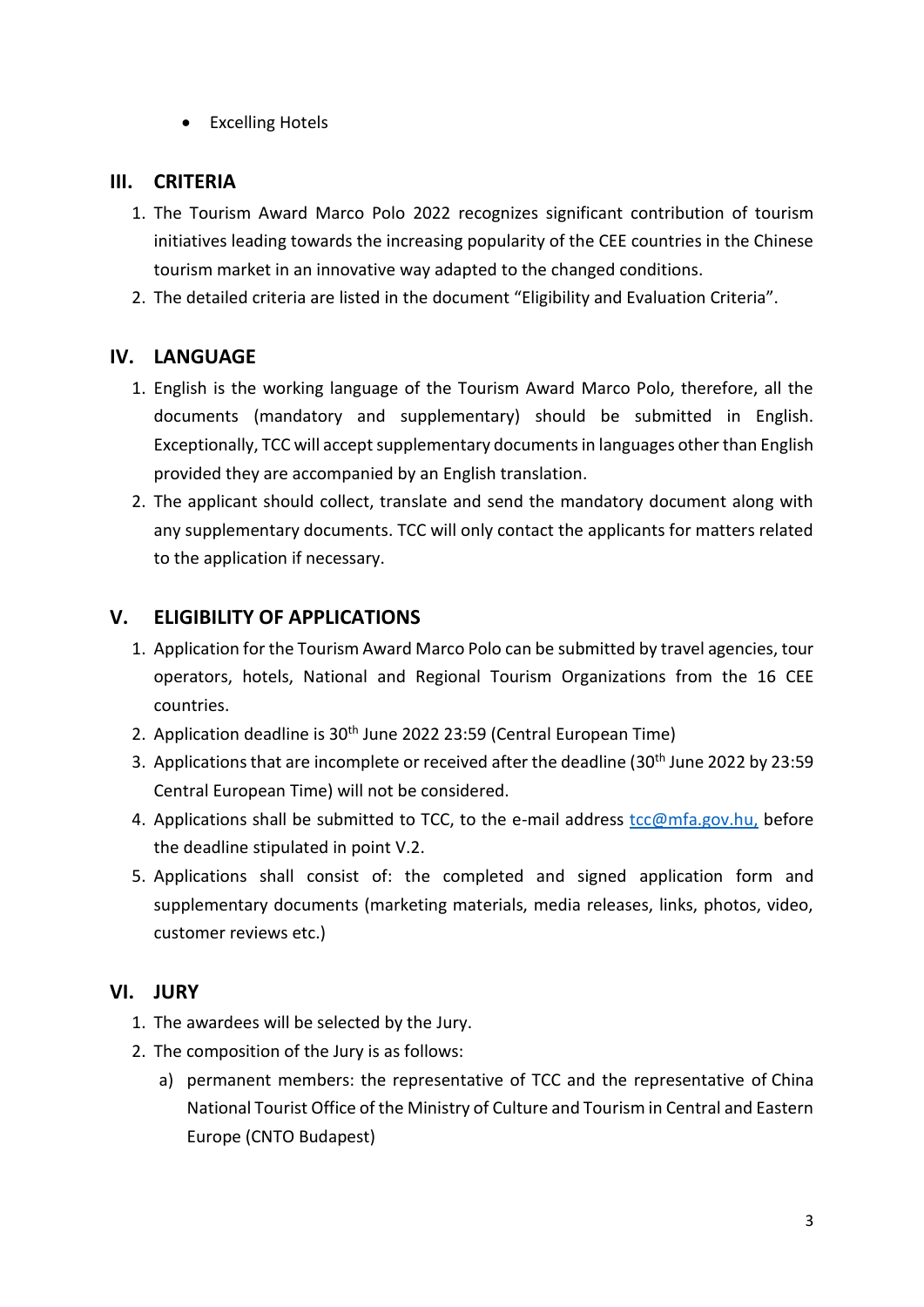- b) compulsory member: the representative of the country organizing the following High-Level Meeting (HLM) on tourism
- c) 4 rotating members (1 per country) from the National Coordinator team on voluntary basis.
- 3. Jury members shall receive no financial compensation for their service.

#### **VII. ANNOUNCEMENT OF AWARDEES**

- 1. Jury will inform the awardees of the Tourism Award Marco Polo by 9<sup>th</sup> September 2022 through direct communication using the contact details provided in their application.
- 2. The public announcement of the awardees will take place on World Tourism Day, 27<sup>th</sup> September 2022 and afterwards.
- 3. The Tourism Award Marco Polo will take the form of a Diploma. No financial compensation will be given in connection with the Award.

#### **VIII. BENEFITS**

- 1. Winners will receive a platform on the website of TCC to upload a promotional video (max. 3 minutes).
- 2. TCC and all the 16 CEE countries will promote the winners through their communication channels and in their partner network for one year, in the effort to increase the visibility of the Awardees.
- 3. Winners will be entitled to use the special label "Tourism Award Marco Polo 2022 with the recommendation of China – CEECs' Tourism Cooperation" in various promotional activities.
- 4. Winners will have the opportunity, if epidemiological conditions allow, to join an event organized for them in 2022.
- 5. Eligible applicants for Tourism Award Marco Polo 2022 will be presented at the common website of China – CEECs' tourism cooperation ([www.ceenter-china.com\)](http://www.ceenter-china.com/), also visible in China.

# **IX. TIMETABLE OF EVENTS**

1. The list underneath provides provisional dates relevant to the Tourism Award Marco Polo 2022. The TCC, at its sole discretion, may adjust these Guidelines as well as the Timetable of Events at any time and in any way deemed necessary in order to carry out the procedures herein established.

| 14 <sup>th</sup> March 2022             | Start of application period           |
|-----------------------------------------|---------------------------------------|
| 30 <sup>th</sup> June 2022 by 23:59 CET | Deadline of reception of applications |